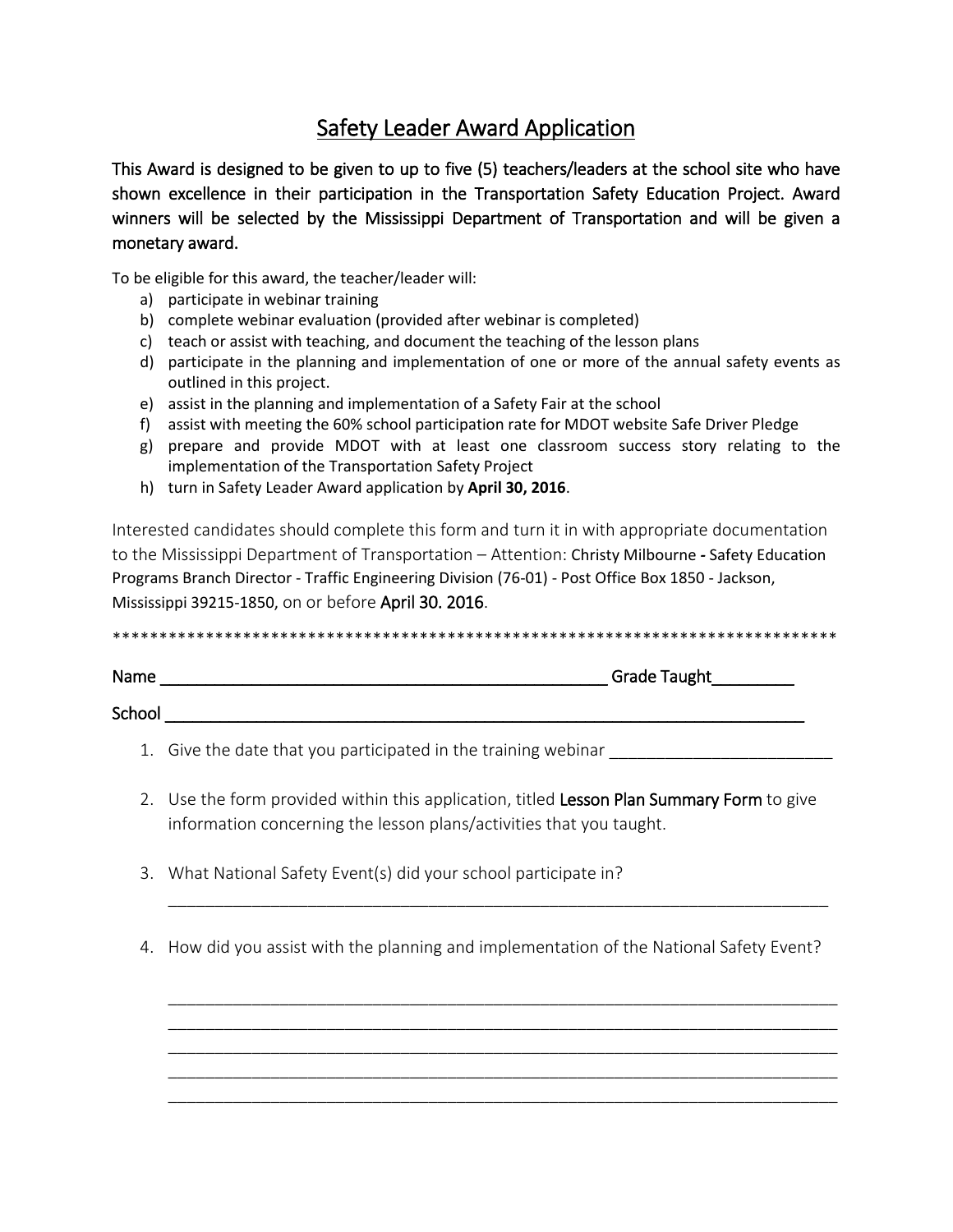- 
- 6. What role did you play in planning for the Safety Fair? (Assistance might include: working with other staff members to plan a date and time for the event, contacting MDOT, contacting community partners, assisting with set-up, media announcements, etc.)

7. What role have you played in assisting your school to achieve the 60% participation rate for the MDOT website's Safe Driver Pledge?

8. Provide signatures:

| Your signature             |  |
|----------------------------|--|
| Your Principal's Signature |  |
| Date                       |  |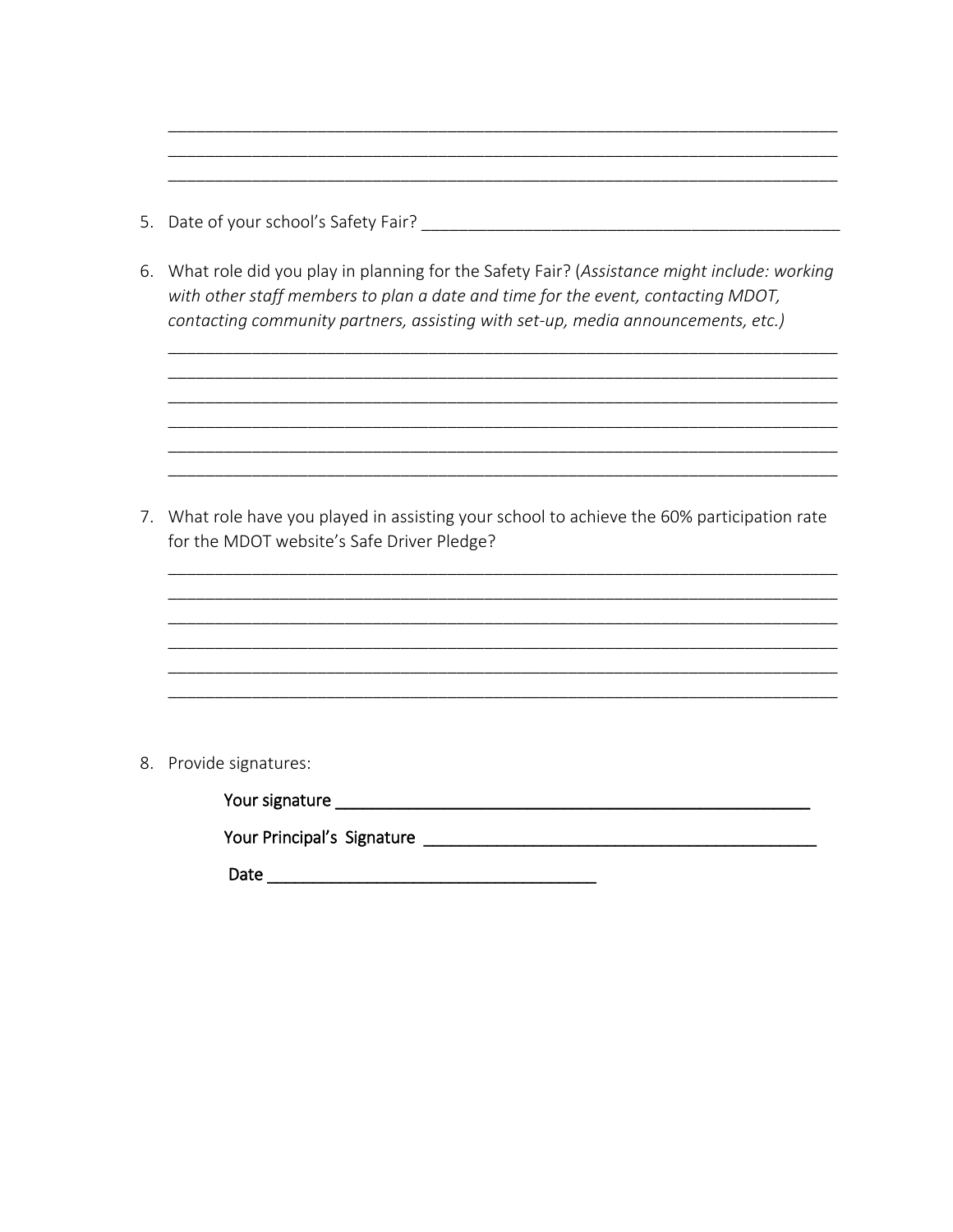#### **Lesson Plan Documentation**

## **LESSON PLAN #1**

(Please use one form per lesson plan, per teacher. Two lesson plan minimum to complete benchmark.)

Your thoughts about the plans/activities: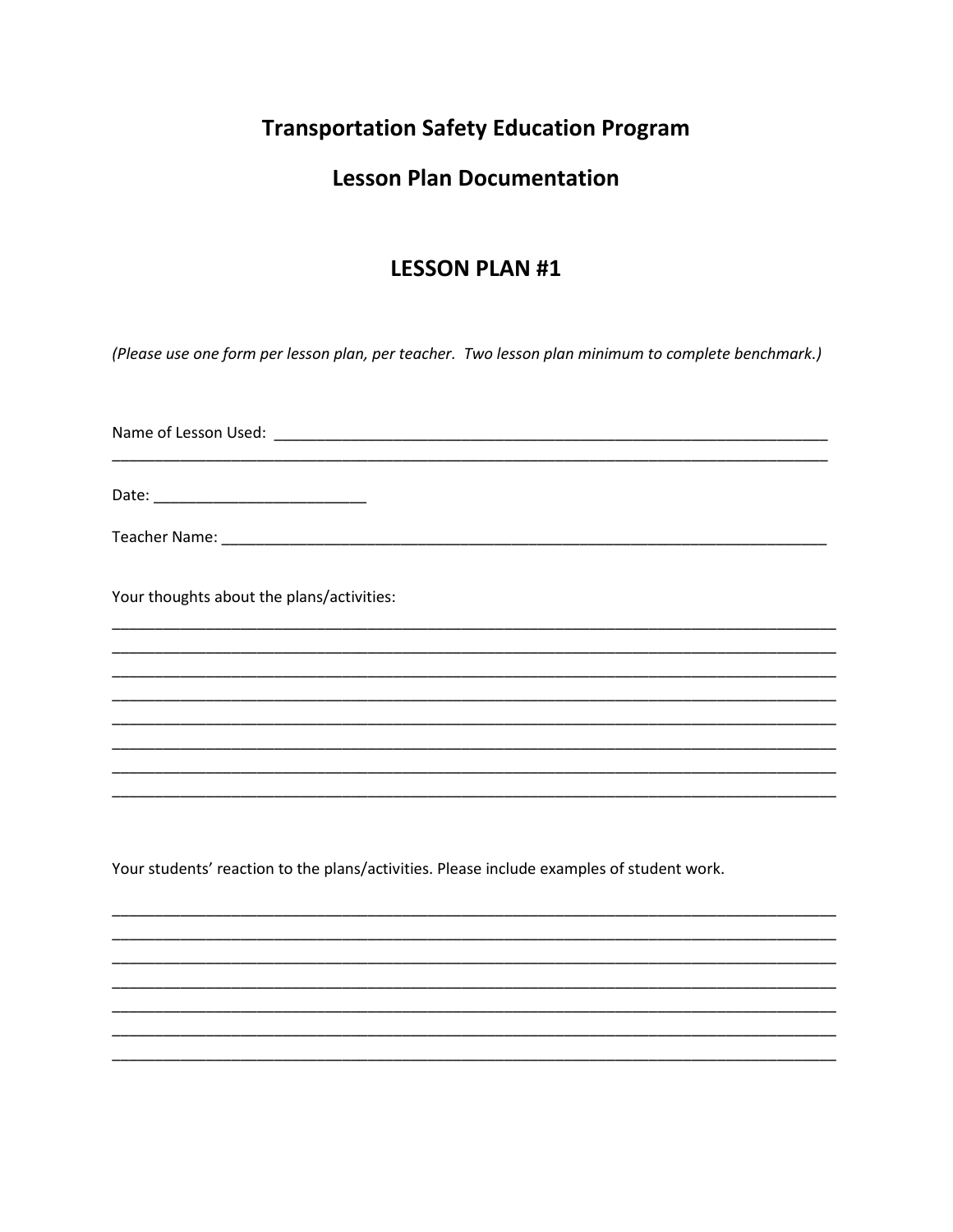#### **Lesson Plan Documentation**

## **LESSON PLAN #2**

(Please use one form per lesson plan, per teacher. Two lesson plan minimum to complete benchmark.)

Your thoughts about the plans/activities: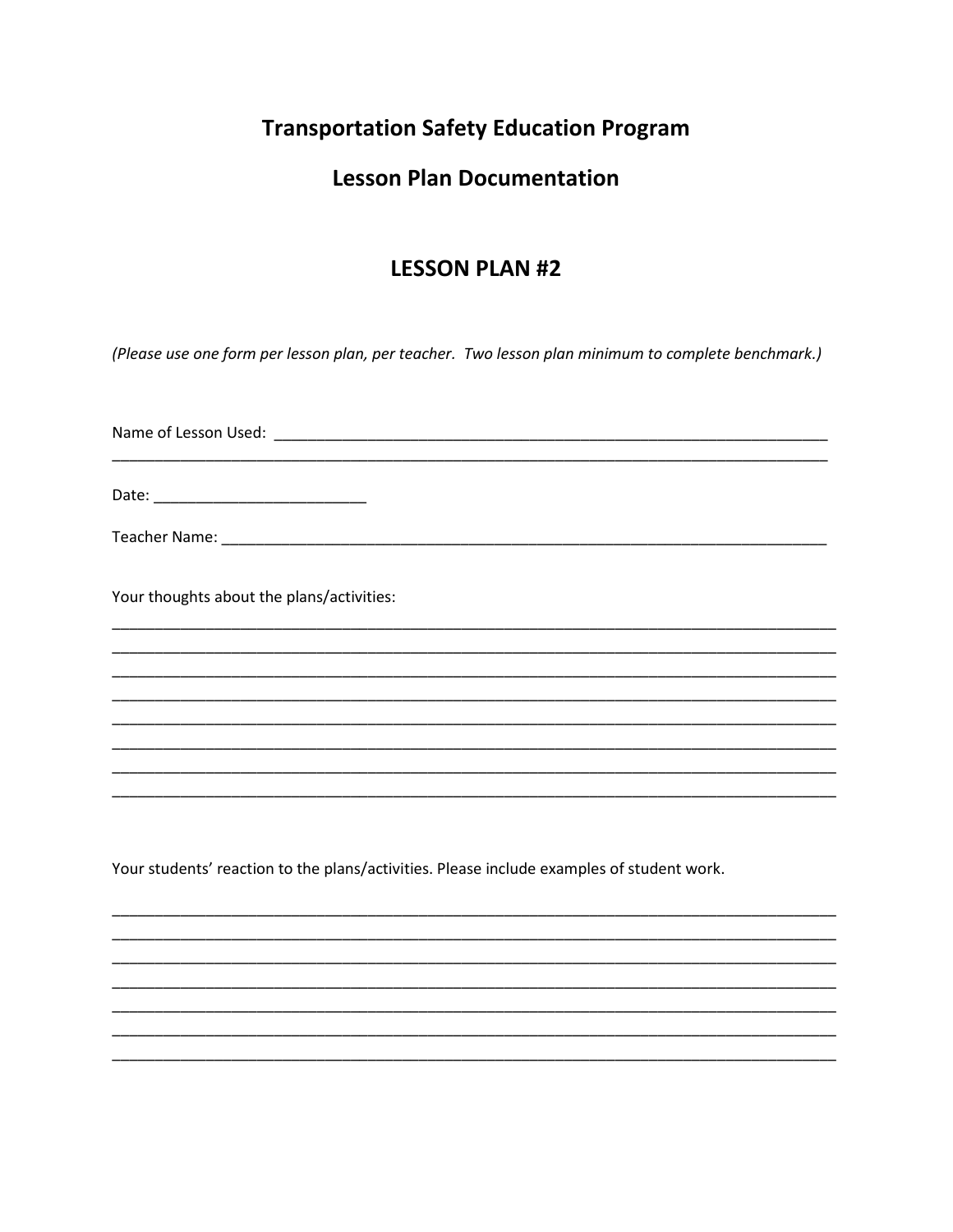#### **Lesson Plan Documentation**

## **LESSON PLAN #3**

(Please use one form per lesson plan, per teacher. Two lesson plan minimum to complete benchmark.)

Your thoughts about the plans/activities: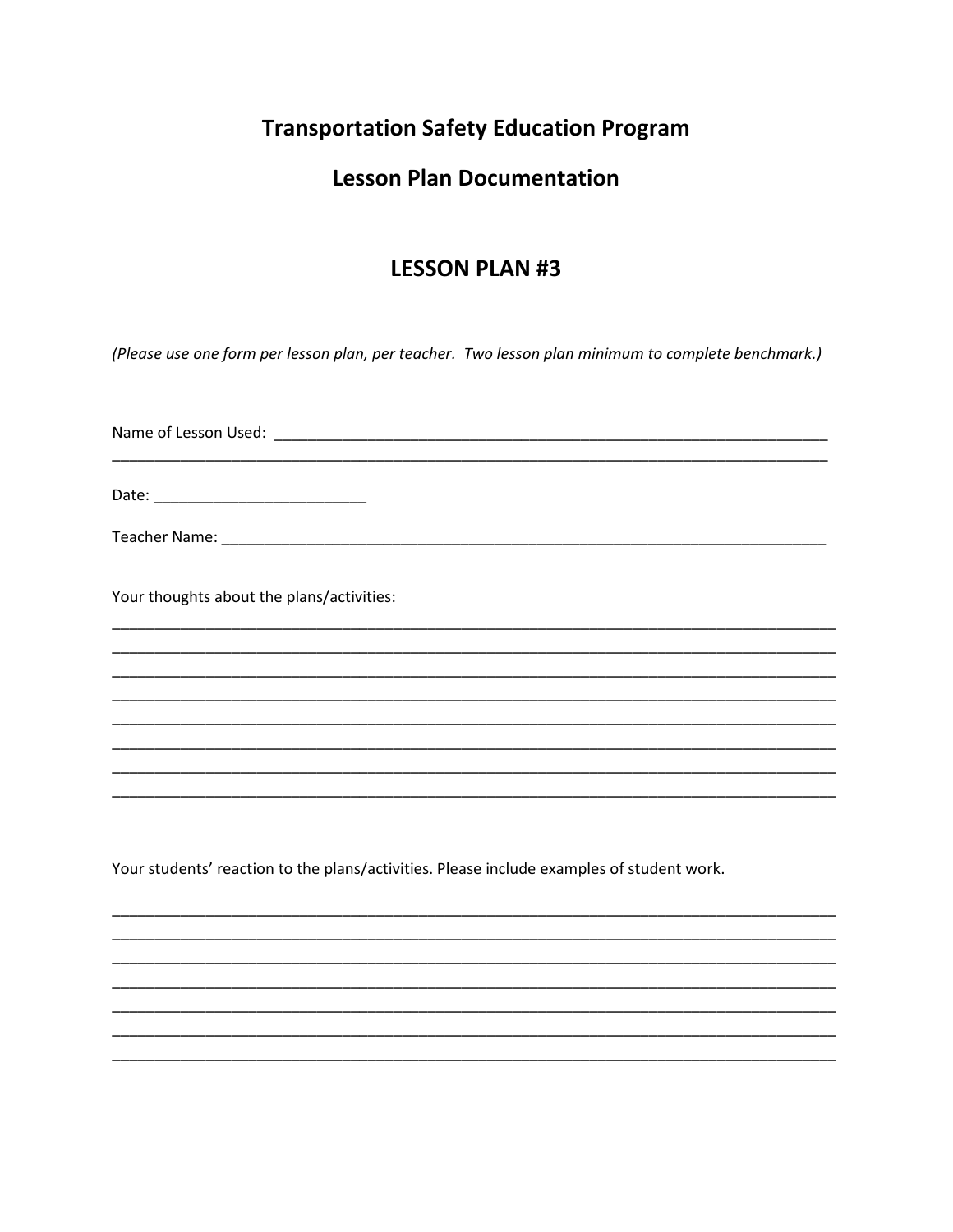#### **Lesson Plan Documentation**

## **LESSON PLAN #4**

(Please use one form per lesson plan, per teacher. Two lesson plan minimum to complete benchmark.)

Your thoughts about the plans/activities: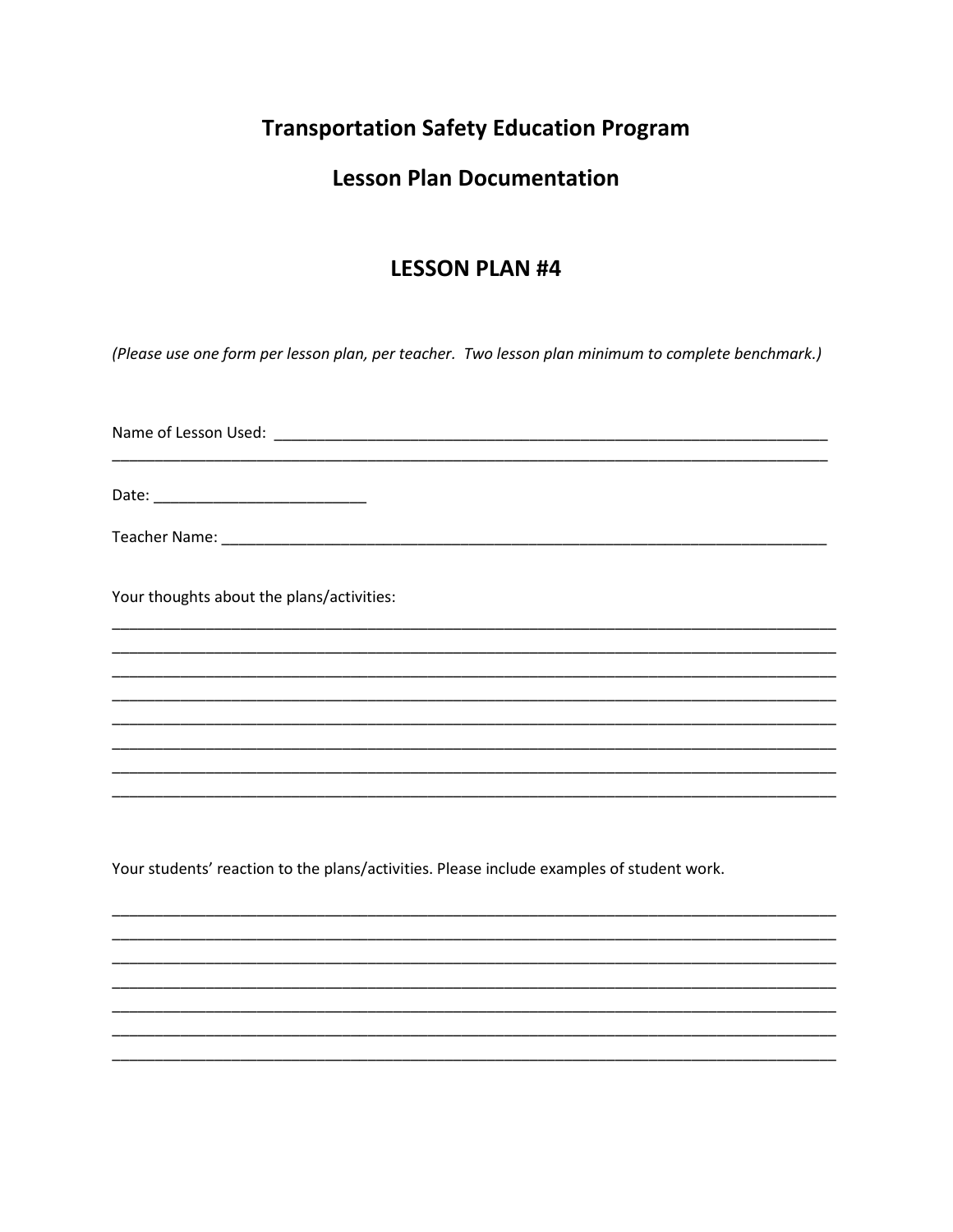#### **Lesson Plan Documentation**

## **LESSON PLAN #5**

(Please use one form per lesson plan, per teacher. Two lesson plan minimum to complete benchmark.)

Your thoughts about the plans/activities: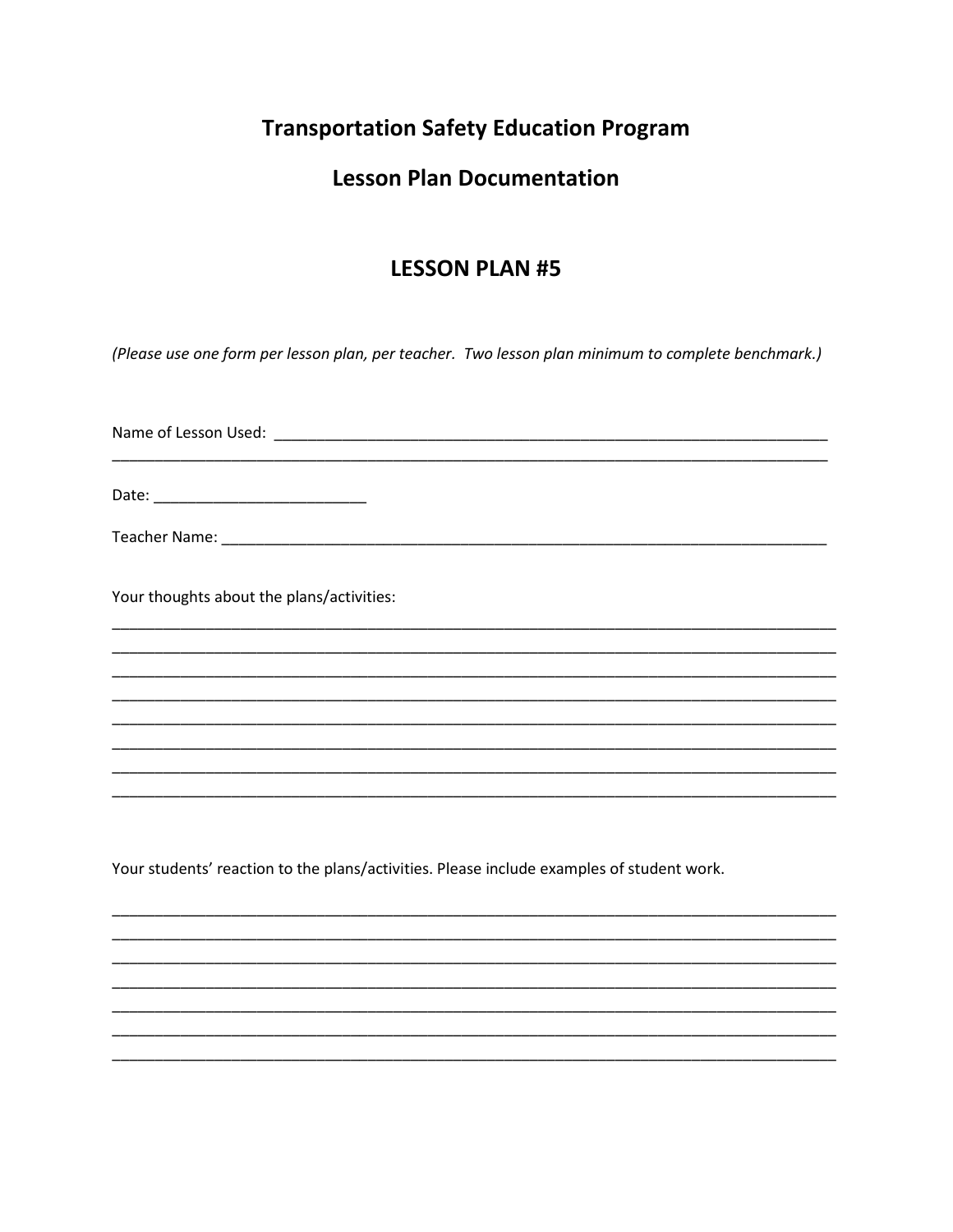#### **Lesson Plan Documentation**

#### LESSON PLAN #

(Please feel free to photo copy this page and submit for each additional lesson plan taught.)

(Please use one form per lesson plan, per teacher. Two lesson plan minimum to complete benchmark.)

Your thoughts about the plans/activities: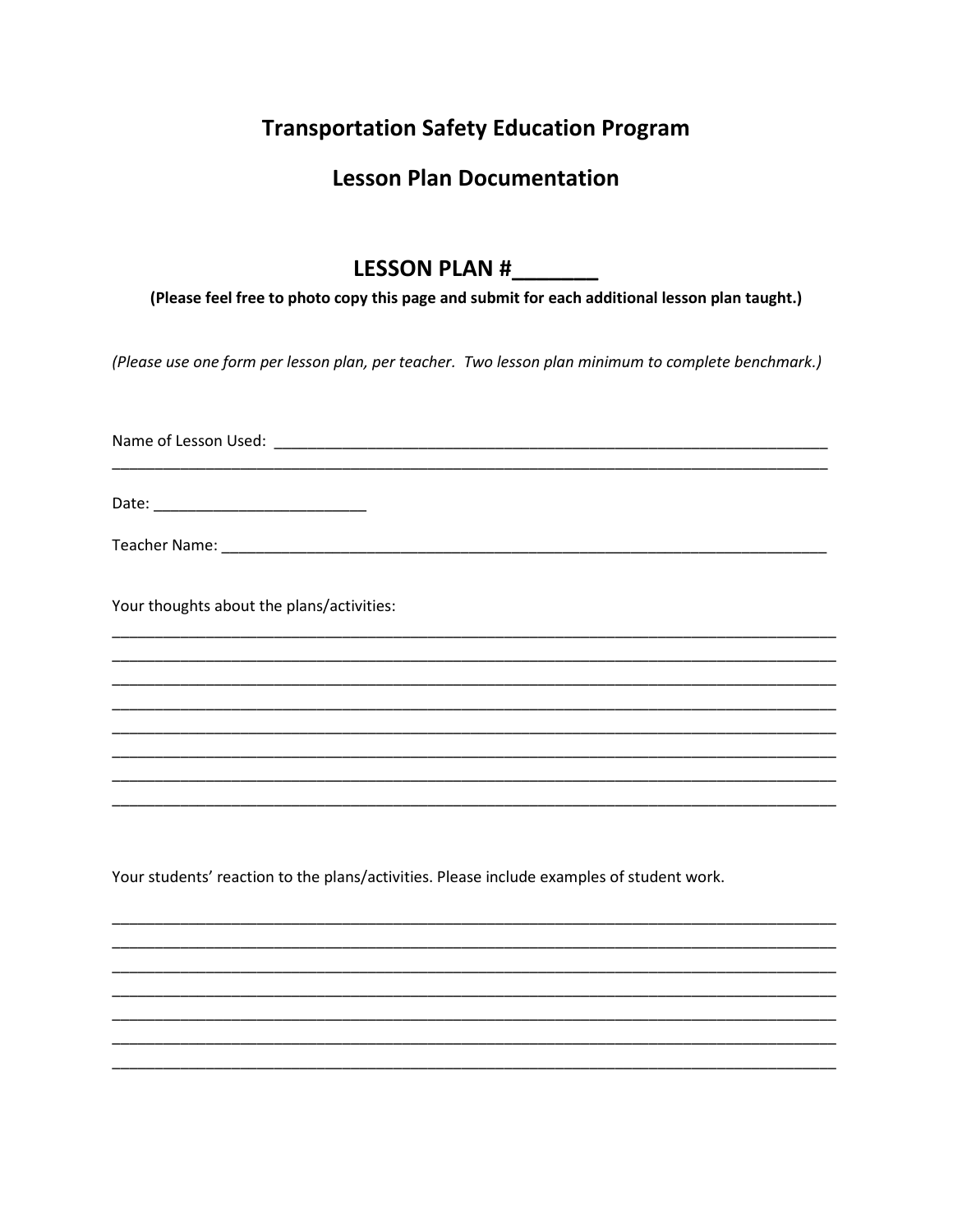## **Final Summary Report**

Benchmark 1: Please provide the names and positions of school staff who participated in the webinar training.

| the contract of the contract of the contract of the contract of the contract of |  |
|---------------------------------------------------------------------------------|--|

Benchmark 2: Please provide the names of the lesson plans used at your school (must be 2 or more):

Benchmark 3: Which annual safety event(s) did your school participate in?

Benchmark 4: Please provide any comments you have regarding the school's Safety Fair. Please include both positive and negative feedback - what went well, what could have been better.